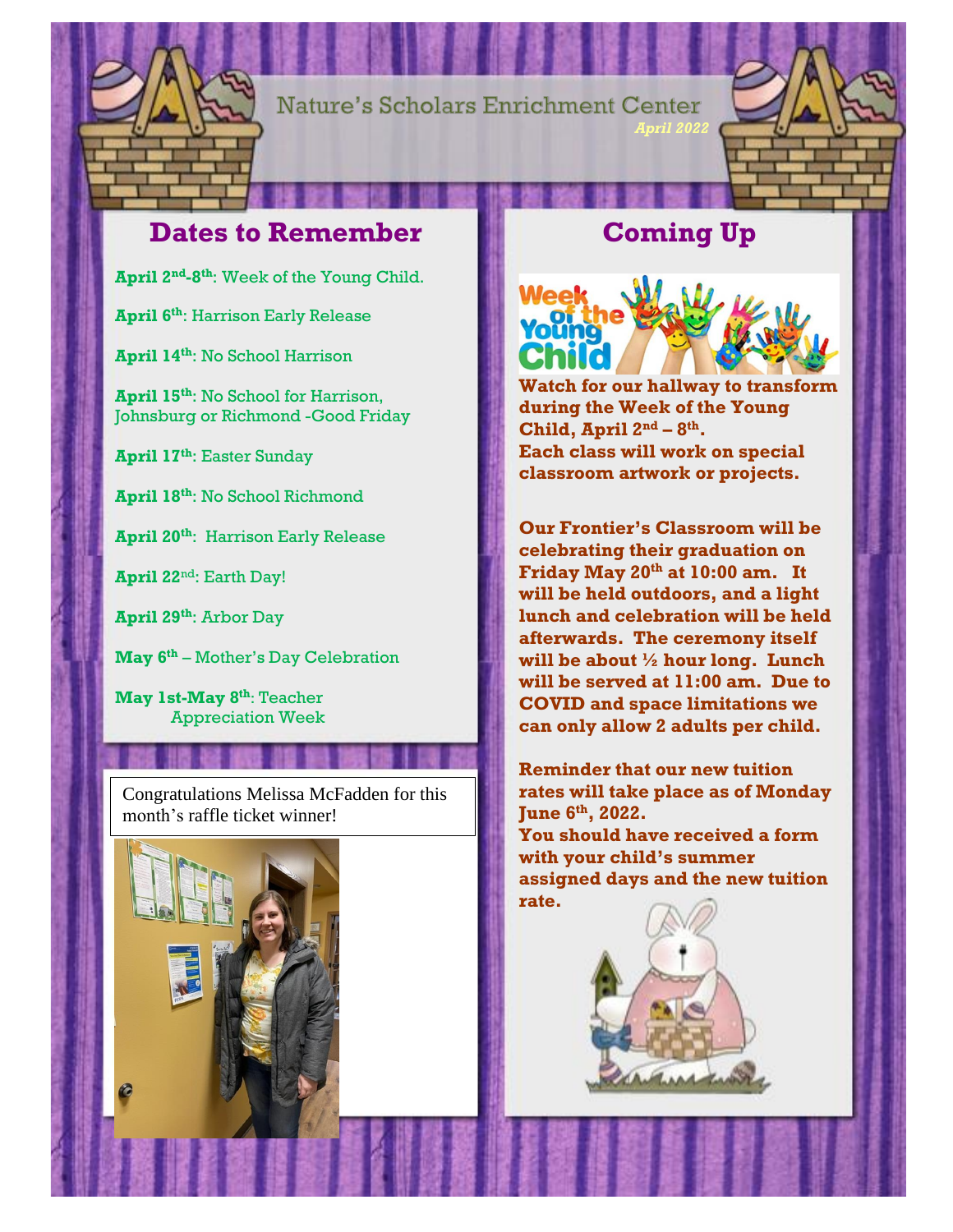*Mother's Day Update* 



This years theme Mom's Gone Glamping

When: May  $6<sup>th</sup>$ , 2022 Time: 9:00 AM-11:00 AM Location: NSEC



**Father's Day**  SAVE THE DATE!!!

Friday, June  $17<sup>th</sup>$ , 2022

9:00 AM- 11:00 AM at NSEC! Get your Hawaiian shirts unpacked and ready to wear! We will have Hawaiian entertainment you just don't want to miss!



# Upcoming Summer Schedules and Information.

Summer activities are still a work in progress. We are trying to confirm as much as possible as soon as possible. You should have received a confirmation of requested days with your upcoming summer tuition amount listed.

The summer calendar is due to come out next week. As a reminder, all students enrolled for the summer will be charged an activity fee. This fee is to cover these special days, in-house special guests, and entertainers. If your child is not normally scheduled on one of the activity days, they are welcome to join us if an adult attends with them for that specific time only. Off-site field trips for the Frontiers, Rangers & OG will need chaperones and the extra attending students do not need an adult to attend with them. Those classrooms will have a slightly higher activity fee. In addition to the in-house special guests, those three classrooms will include 3 additional off-site field trips, t-shirt and materials for special projects and experiments. Look for the packets to be distributed in the next week. Thank you for your patience  $\circledS$